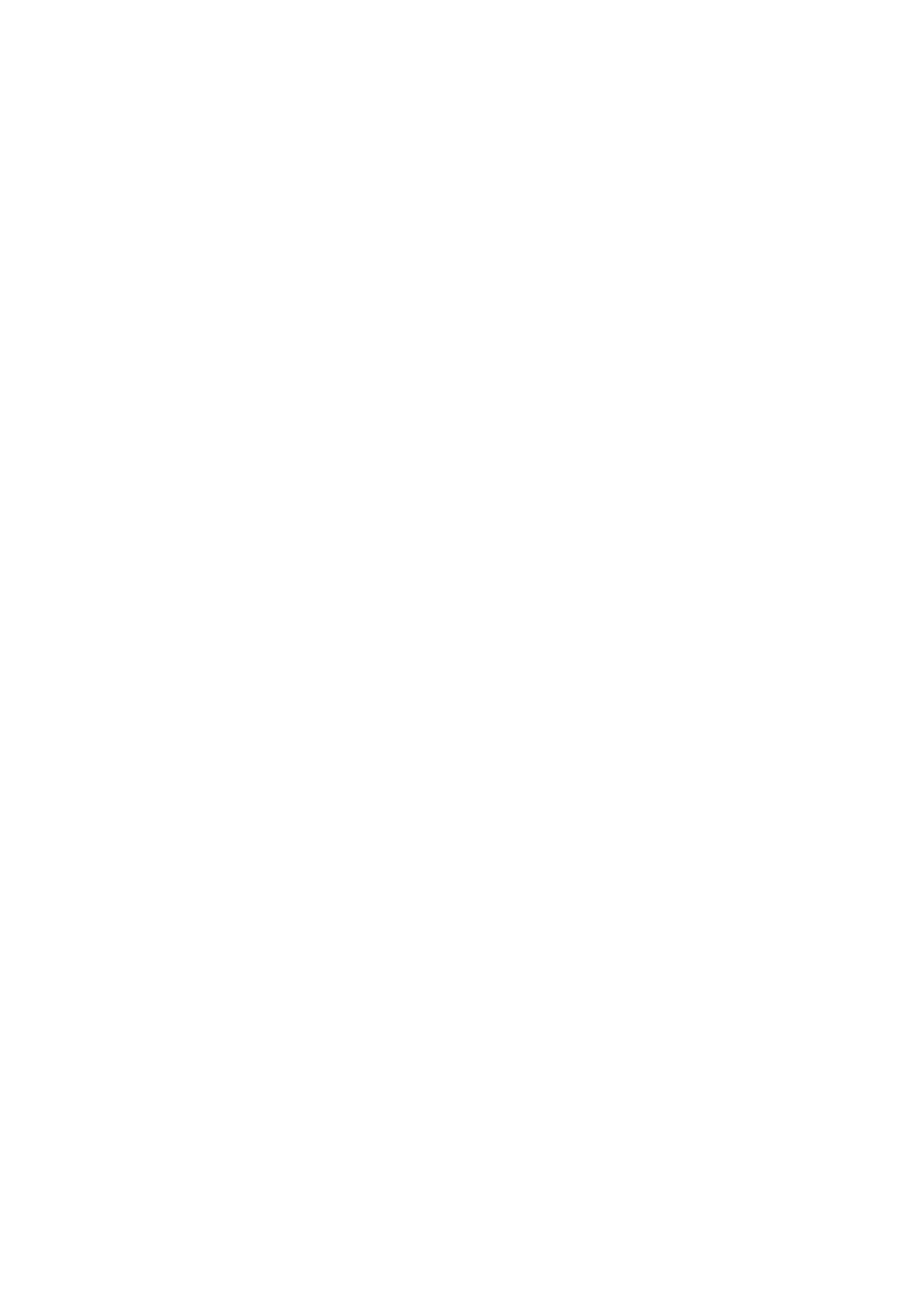# **Enfield Council Predictive Equality Impact Assessment/Analysis**

#### **NB if there is likely to be an impact on different groups of staff as a result of this proposal, please also complete a restructuring predictive EQIA form**

| Department:                                                      | <b>Regeneration and Environment</b>                                                 |                                |  | <b>Service:</b>             | <b>Strategic Planning and Design</b>     |  |  |  |  |  |
|------------------------------------------------------------------|-------------------------------------------------------------------------------------|--------------------------------|--|-----------------------------|------------------------------------------|--|--|--|--|--|
| <b>Title of</b><br>decision:                                     | Equalities Impact Assessment for the S106<br><b>Supplementary Planning Document</b> |                                |  | <b>Date</b><br>completed:   | October 2016                             |  |  |  |  |  |
| Robert Davy, Principal Planning Officer - S106<br><b>Author:</b> |                                                                                     |                                |  | <b>Contact</b><br>details:  | Robert.davy@enfield.gov.uk 020 8379 2263 |  |  |  |  |  |
| 1<br>Type of change being proposed: (please tick)                |                                                                                     |                                |  |                             |                                          |  |  |  |  |  |
| Service delivery<br>change/new<br>service/cut in<br>service      |                                                                                     | Policy change or new<br>policy |  | Grants and<br>commissioning | Budget change                            |  |  |  |  |  |

#### **2. Describe the change, why it is needed, what is the objective of the change and what is the possible impact of the change:**

The Council prepared a revised draft Section 106 Supplementary Planning Document (SPD) for public consultation earlier in January 2016. Work has now progressed on this document and this Equalities Impact Assessment (EqIA) accompanies the adoption of the new SPD.

Planning obligations are used as part of the application process to address specific issues and impacts arising from a development proposal, i.e. to make development 'acceptable' which would otherwise be unacceptable in planning terms. Obligations are secured between the developer of a scheme and the Council via legally-binding agreements which are secured under Section 106 of the Town and Country Planning Act 1990. The SPD details the approach which the Council will take towards securing planning contributions from all qualifying development.

A new SPD has been produced in order for the Council's Local Plan to fully reflect the various changes to the planning system and planning obligations process since the previous Section 106 SPD was adopted in November 2011. These include the introduction of the National Planning Policy Framework (NPPF) in 2012 and National Planning Practice Guidance (NPPG) in 2014; a new London Plan in July 2015, and adoption of the Council's Development Management Document in November 2014.

Critically, the new SPD also fully acknowledges the relationship between planning obligations and the Community Infrastructure Levy (CIL) charging regime. The Council's CIL schedule came into force on 1 April 2016 and should be read in conjunction with the new SPD. CIL will replace S106 when funding infrastructure identified on the Regulation 123 list; in all other instances Section 106 will continue to apply (albeit subject to restrictions on pooling). CIL is not intended to replace mainstream service funding or meet in full the cost of delivering necessary infrastructure, but is intended to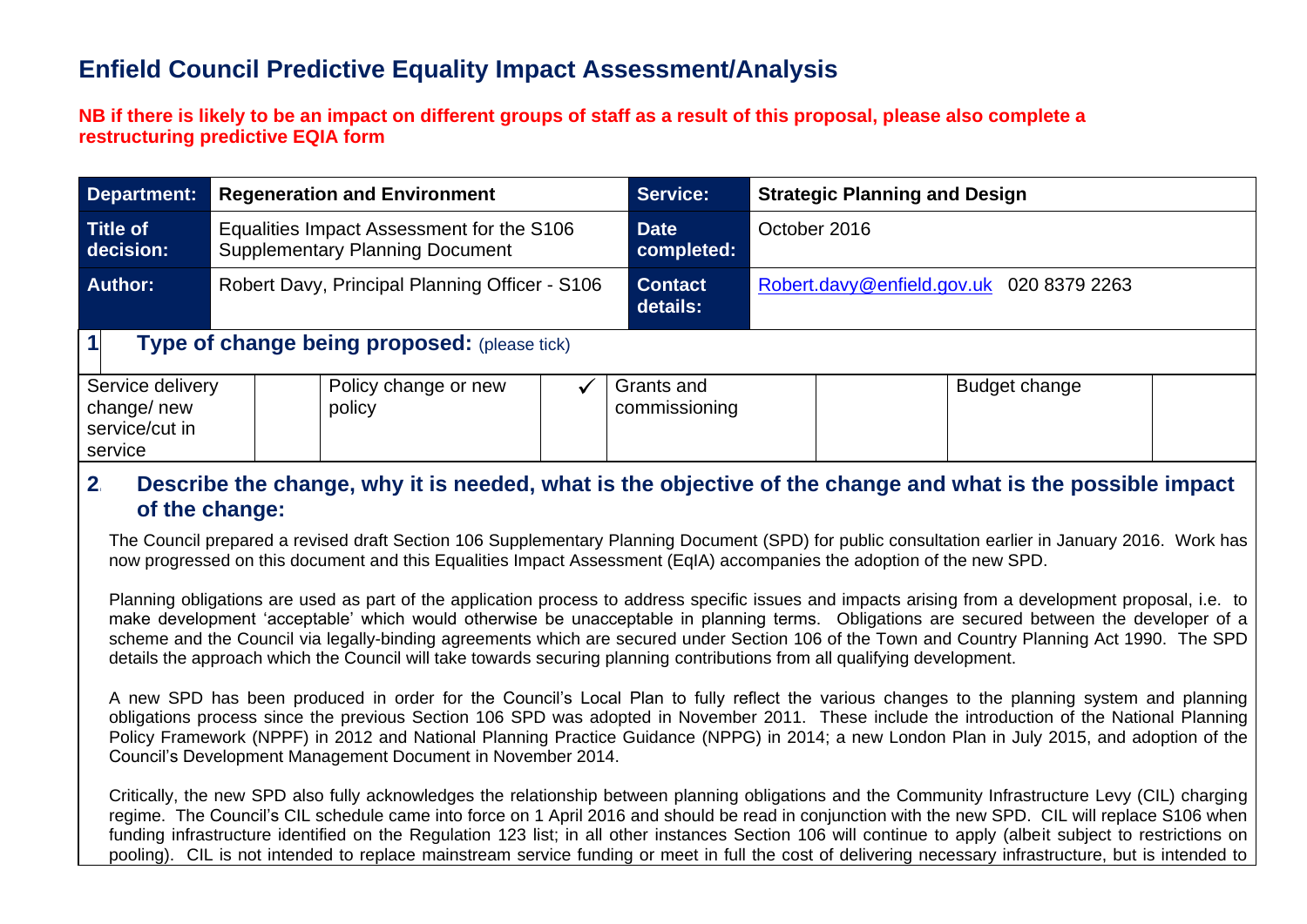help reduce the potential infrastructure funding gap. Once set, all CIL charges are non-negotiable (unlike S106). The equalities implications of the Council's CIL have been assessed under a separate EqIA.

The main changes between the current adopted 2011 version of the S106 SPD and the new SPD are as follows:

- A new section has been added on the enforcing of obligations with penalties for non-compliance added.
- Taking account of the adoption of the Enfield borough CIL, and the pooling restrictions enacted by the CIL Regulations 2010 (as amended)
- Changes to costs for primary and secondary education contributions for education.
- An update to the section on employment and business initiatives for employing apprentices, trainees and local labour in construction.
- A new formula calculating contributions for libraries has been added.
- Updates have been made throughout the document to reflect progress made on other Local Plan documents. References have been added to how S106 can fund infrastructure as detailed in the Infrastructure Delivery Plan (2014), North Circular Area Action Plan (adopted October 2014), North East Enfield Area Action Plan, and in the Central Leeside Area Action Plan (for Meridian Water).
- Reflecting new Government policy which exempts small scale developments of 10, or fewer, units from paying Section 106 contributions where the maximum combined floorspace of the site is 1000 square metres.

The SPD details the type of Planning Contributions that may be required, the 'qualifying development' thresholds and formulas to aid developers in working out the level of any monetary contribution payable (where this is due). Planning obligations are intended to have a positive impact on the built environment, the local economy and people's quality of life across the borough by improving a range of community infrastructure and enabling the delivery of new residential and employment development and other facilities. The contents of the SPD are a material consideration during the determination of planning applications. An SPD does not make or set new policy, but provides further detail and explanation of the policies set out within the Council's adopted Core Strategy and Development Management Document as to the procedure for agreeing planning obligations, and where and how they will be sought.

Everyone who lives in, works or visits Enfield will be directly or indirectly affected by the SPD. Planning obligations will be applied to new development which will be then used to help fund the infrastructure and the services required to support planned growth and sustainable development in the Borough.

A Supplementary Planning Document does not seek to provide services for any specific group within the protected characteristics, nor does it promote the interest(s) of any individual group over an alternative group. Therefore it is reasonable to conclude that the SPD will not discriminate against any of the protected characteristics either at group or individual level.

It is likely that adoption of the SPD will have a positive impact on people of all ages irrespective of their race, disability, religion or belief, sex or sexual orientation, and whether or not they are pregnant, transgender, married or in a civil partnership. This is simply because the planning obligations process can provide a useful and additional source of funding to help pay for community infrastructure (such as schools, green spaces, roads, transport facilities, flood defences and healthcare facilities) which are used by everyone.

Irrespective of their status within the protected characteristics, the SPD is likely to indirectly benefit disadvantaged and vulnerable individuals who particularly rely on certain types of community infrastructure. The SPD may also indirectly benefit members of the protected groups at an individual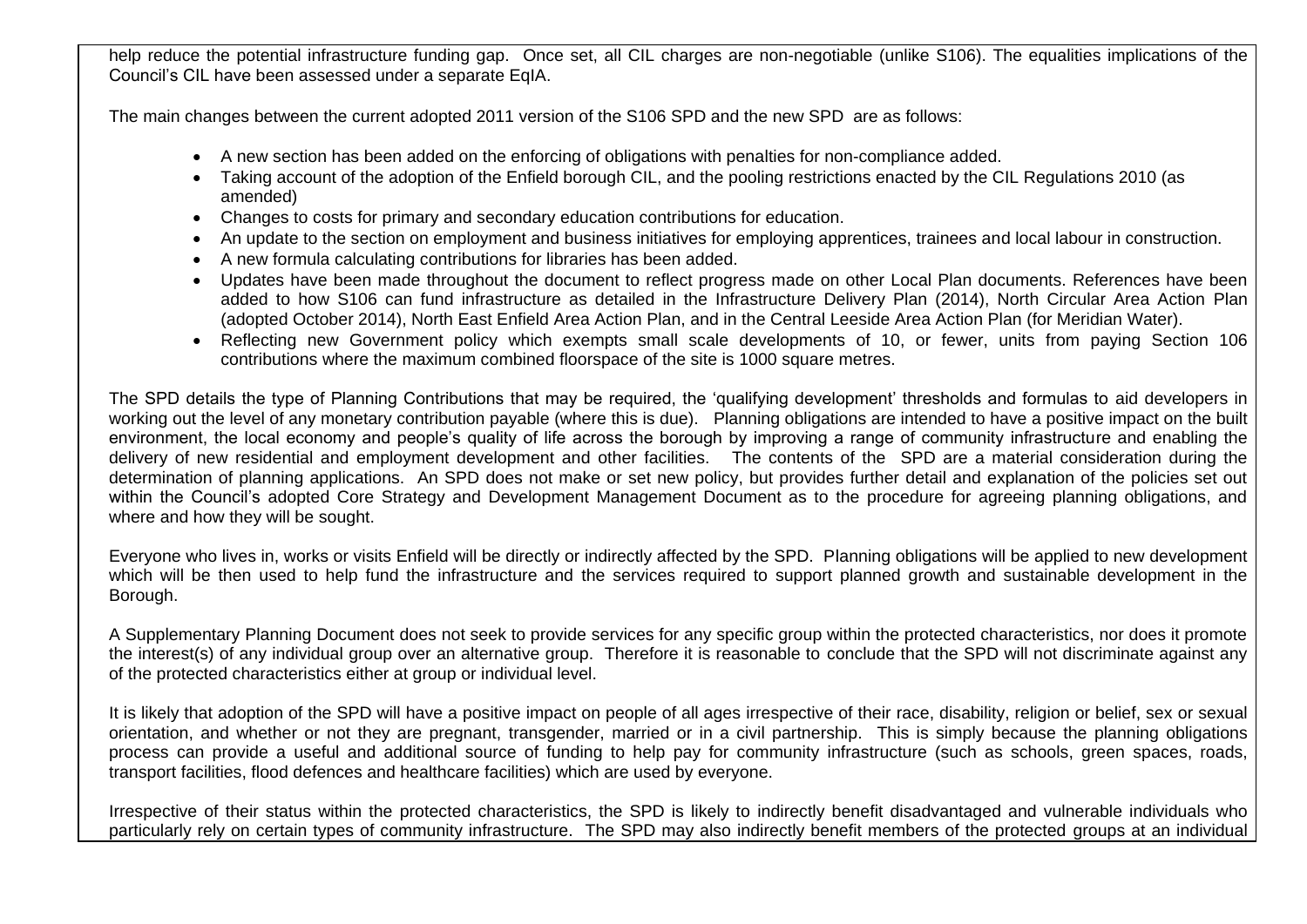level. For example, irrespective of race, sexual orientation, religion, gender or other factor, people who have a low income as a result of unemployment or underemployment may find new opportunities arising as a result of the employment or training opportunities which will become available in the Borough; similarly, members of households on the Enfield Housing Register may find their chances of a suitable home increase via the building of more affordable housing, which is secured under Section 106 Agreements.

The SPD will help to secure additional units of Affordable Housing which will, in turn have the greatest impacts on all individuals and households who are either: a) currently living in social housing and are seeking to move into another social home, or b) are on the housing register and awaiting a suitable home, or c) who aspire to join the Enfield Housing Register.

Attention must be drawn to the Government's Written Ministerial Statement of November 2014 (which sets out a new planning policy to exempt small scale developments of 1-10 units from paying Section 106 contributions, where the maximum combined floorspace of the site is 1000 square metres). Following a legal challenge during 2015 which resulted in the withdrawal of the Statement, this policy, together the Vacant Building Credit (VBC) were re-introduced by the Government after their victory at the Court of Appeal in May 2016. The VBC enables a developer to receive a financial credit (which is equivalent to the existing gross floor space of any relevant vacant buildings on-site when the local planning authority calculates an affordable housing contribution) will further reduce Affordable Housing receipts. The Council notes that this new Government policy will reduce the circumstances in which affordable housing and other tariff-based contributions (such as those for Education) can be required under Section 106. This is likely to impact on the receipts for affordable housing construction in the future.

Irrespective of any protected characteristics, should the Government's new policy contribute to a fall in the number of affordable housing completions in Enfield, the greatest impacts will be felt by: a) individuals and households who are currently in the social housing system and b) those who aspire to join the Council's housing register in future.

The SPD will be of greatest relevance to the following stakeholders:

- Developers (and their clients), landowners and those acting on their behalf (e.g. architects and planning agents) and members of the public who will be submitting or commenting on a planning application for a site in Enfield;
- Current and future residents who will benefit from the new provision of, and improvements to, infrastructure and other facilities which are either funded by developer contributions, or provided directly by developers as a result of successful Section 106 negotiations.

The SPD has been through extensive internal consultation with a range of Council departments, including Development Management, Legal, Libraries, Education, Highways and Housing prior to the public consultation during January and February 2016. All consultees who are registered on the Council's database, including residents, developers, councillors, business, and other stakeholders had the opportunity to comment on the draft document. The final version of the SPD takes account of responses received.

During the formal consultation period, hard copies of documents were available for inspection at libraries across the Borough. The documents were available on-line, giving any organisation or person with access to the internet (irrespective of their protected characteristic status) the ability to review the document contents and submit comments to the Council via email.

As the internet can be accessed 24 hours a day, this helped to ensure that people with different work routines or those who may not traditionally like to get involved could comment on the proposals. Those without internet access could view hard copies of the documents at libraries throughout the borough, and at Enfield Civic Centre.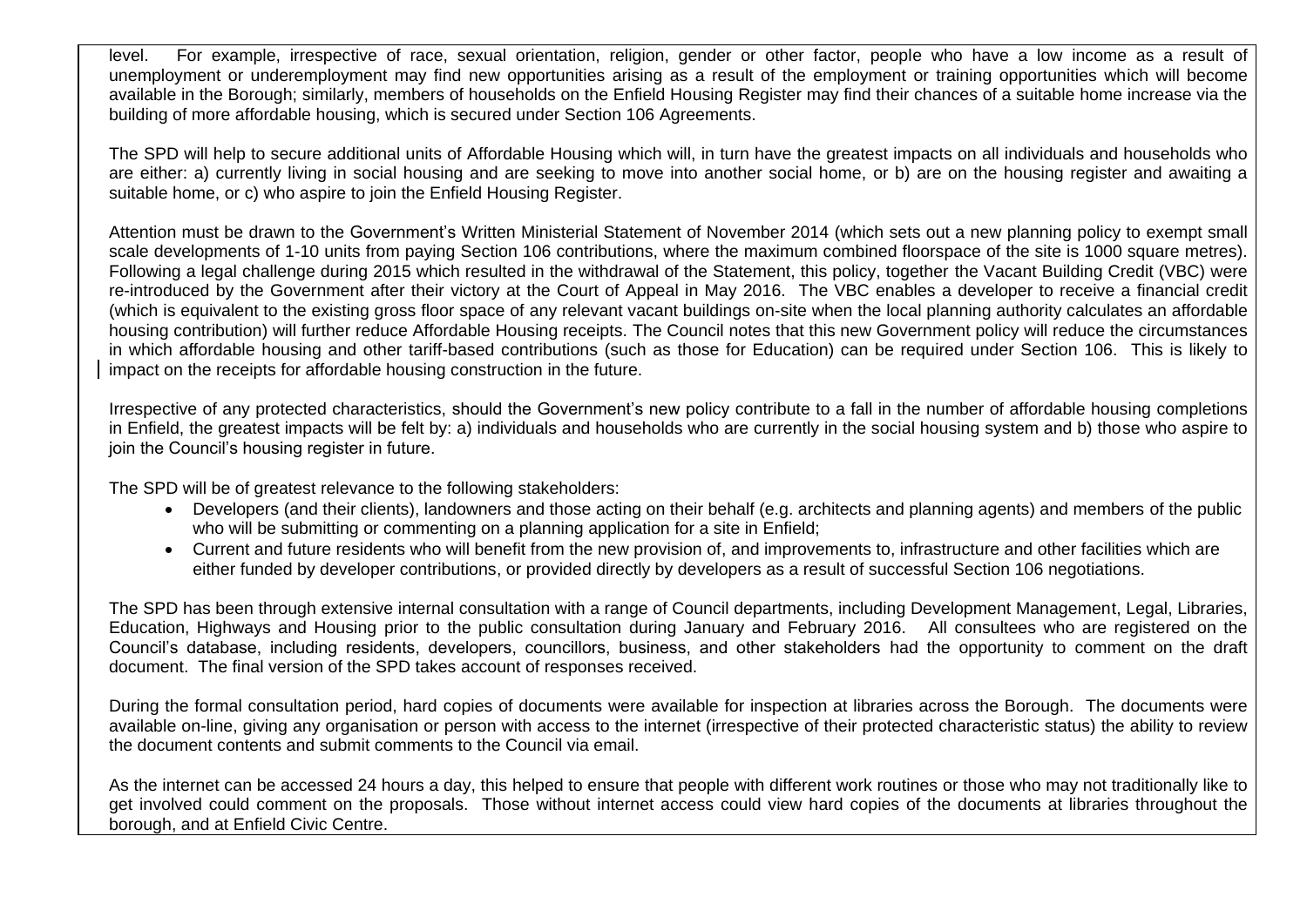## **3. Do you carry out equalities monitoring of your service? If No please state why?**

Yes – throughout the preparation of the Local Plan, an Equal Opportunities Monitoring Form is produced for all Local Plan documents in both electronic and paper formats. The number of returns to equalities monitoring forms is average and improvement to increasing returns and monitoring is being explored through each individual consultation. As best practice, an EqIA will also be prepared to accompany the production of new Local Plan and Supplementary Planning Documents. The general effectiveness of planning policies within the Local Plan will be monitored yearly through the Council's Monitoring Report. An EqIA has already been produced for the CIL charging schedule.

| 4. Equalities Impact<br>Indicate Yes, No or Not Known for each group                                                                                                                     | Disability          | Gender              | Age                 | Race                | ఱ<br>Religion<br>Belief | Sexual<br>Orientation | Gender<br>reassignment | Pregnancy<br>Maternity | Marriage &<br>Civil<br>Partnerships |
|------------------------------------------------------------------------------------------------------------------------------------------------------------------------------------------|---------------------|---------------------|---------------------|---------------------|-------------------------|-----------------------|------------------------|------------------------|-------------------------------------|
| Does equalities monitoring of your service show people from<br>the following groups benefit from your service? (recipients of<br>the service, policy or budget, and the proposed change) | <b>Not</b><br>known | <b>Not</b><br>known | <b>Not</b><br>known | <b>Not</b><br>known | <b>Not</b><br>known     | <b>Not</b><br>known   | <b>Not</b><br>known    | <b>Not</b><br>known    | <b>Not</b><br>known                 |
| Does the service or policy contribute to eliminating<br>discrimination, promote equality of opportunity, and foster<br>good relations between different groups in the community?         | Yes                 | Yes                 | Yes                 | Yes                 | Yes                     | Yes                   | Yes                    | Yes                    | Yes                                 |
| *Could the proposal discriminate, directly or indirectly these<br>groups?                                                                                                                | <b>No</b>           | <b>No</b>           | <b>No</b>           | <b>No</b>           | <b>No</b>               | <b>No</b>             | <b>No</b>              | <b>No</b>              | <b>No</b>                           |
| Could this proposal affect access to your service by different<br>groups in the community?                                                                                               | <b>No</b>           | <b>No</b>           | <b>No</b>           | <b>No</b>           | <b>No</b>               | <b>No</b>             | <b>No</b>              | <b>No</b>              | <b>No</b>                           |
| Could this proposal affect access to information about your<br>service by different groups in the community?                                                                             | <b>No</b>           | <b>No</b>           | <b>No</b>           | <b>No</b>           | <b>No</b>               | <b>No</b>             | <b>No</b>              | <b>No</b>              | <b>No</b>                           |
| Could the proposal have an adverse impact on relations<br>between different groups?                                                                                                      | <b>No</b>           | <b>No</b>           | <b>No</b>           | <b>No</b>           | <b>No</b>               | <b>No</b>             | <b>No</b>              | <b>No</b>              | <b>No</b>                           |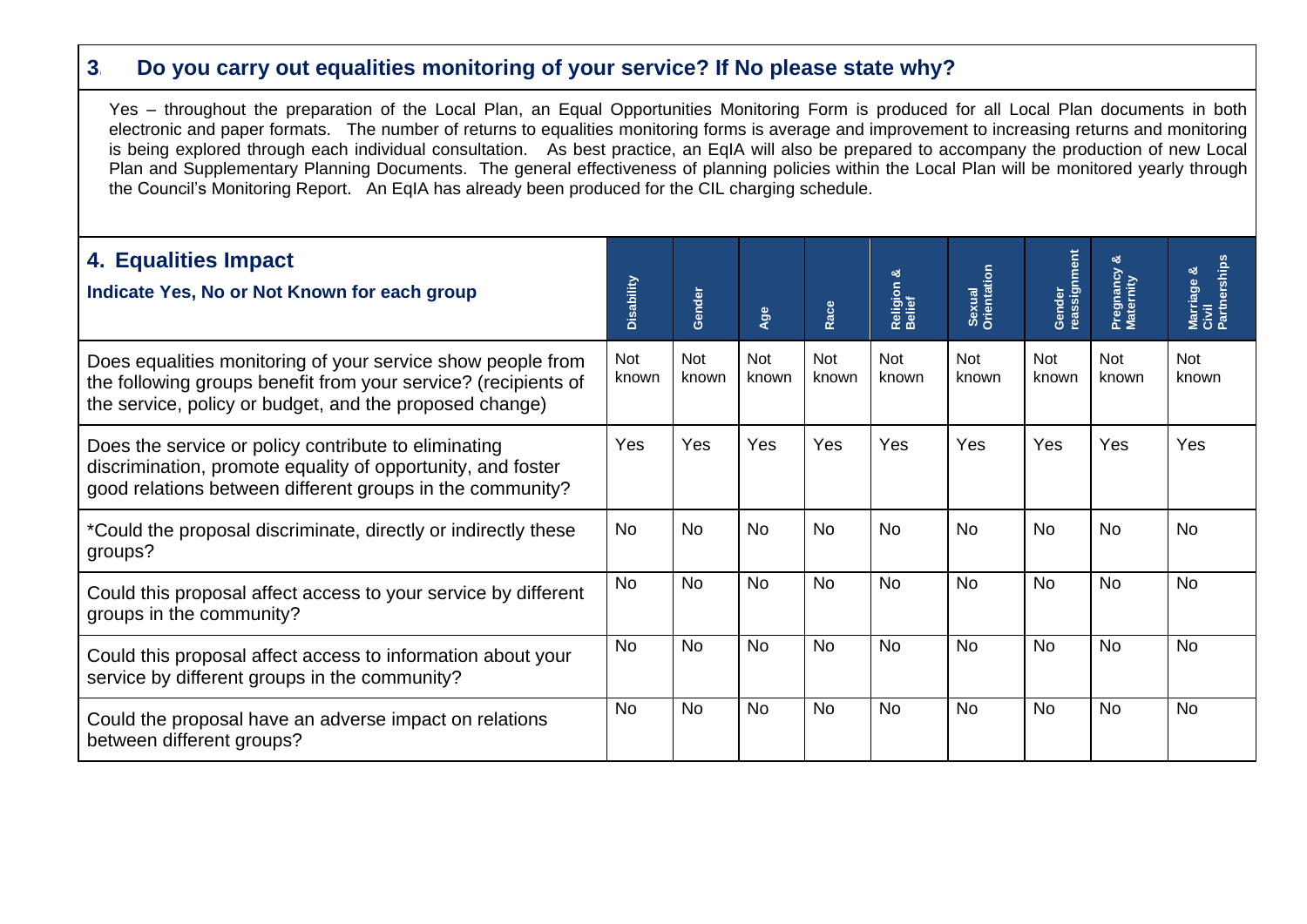If Yes answered above – please describe the impact of the change (including any positive impact on equalities) and what the service will be doing to reduce the negative impact it will have.

It is likely that the SPD will benefit the protected groups due to the additional funding which will be raised through planning obligations for provision of new infrastructure. While the general planning and day-to-day processes of Section 106 administration (collecting money or requiring obligations to be delivered on-site) are unlikely to impact on the groups identified, the benefits of collecting the contributions are likely to be conveyed at the point that money is spent on specific projects.

At an individual level, and, irrespective of their status within the protected characteristics, the SPD is likely to indirectly benefit any disadvantaged or vulnerable individuals who particularly rely on certain types of community infrastructure.

Irrespective of their race, sexual orientation, religion, gender, age or other factor, anyone with a low income as a result of unemployment or underemployment may find new opportunities arising as a result of the employment or training opportunities which will become available in the Borough secured via Section 106 Agreements aligned to development proposals. Similarly, some members of households on the Enfield Housing Register (or those who are looking to join the Register) may find that their chances of securing a suitable social housing tenancy increase via the construction of affordable housing (which would be secured under Section 106 Agreements). Again, this would occur irrespective of protected characteristic status.

It will, of course, be more challenging for any residents of the Borough who do not speak English fluently to understand the contents of the published documents. However, upon request the documents can be professionally translated from English to other languages. Community involvement in key processes helps to maintain cohesion.

\*If you have ticked yes to discrimination, please state how this is justifiable under legislation.

| 5. Tackling Socio-economic inequality<br>Indicate Yes, No or Not Known for each group                                                                                            |     | People not in<br>employment, education<br>or training (NEET) | $\frac{1}{2}$<br>People with lo <sup>.</sup><br>academic<br>qualifications | e living in<br>housing<br>People<br>social h | Lone parents | $\frac{8}{10}$<br>5<br>People<br>ncomes | health<br>poor<br>Ξ.<br>People i | ner socio-<br>nic factor<br>state;<br>Any other:<br>economic<br>Please stat |
|----------------------------------------------------------------------------------------------------------------------------------------------------------------------------------|-----|--------------------------------------------------------------|----------------------------------------------------------------------------|----------------------------------------------|--------------|-----------------------------------------|----------------------------------|-----------------------------------------------------------------------------|
| Will the proposal specifically impact on communities disadvantaged<br>through the following socio-economic factors?                                                              | Yes | Yes                                                          | Yes                                                                        | Yes                                          | Yes          | Yes                                     | Yes                              | Yes                                                                         |
| Does the service or policy contribute to eliminating discrimination,<br>promote equality of opportunity, and foster good relations between<br>different groups in the community? | Yes | Yes                                                          | Yes                                                                        | Yes                                          | Yes          | Yes                                     | Yes                              | Yes                                                                         |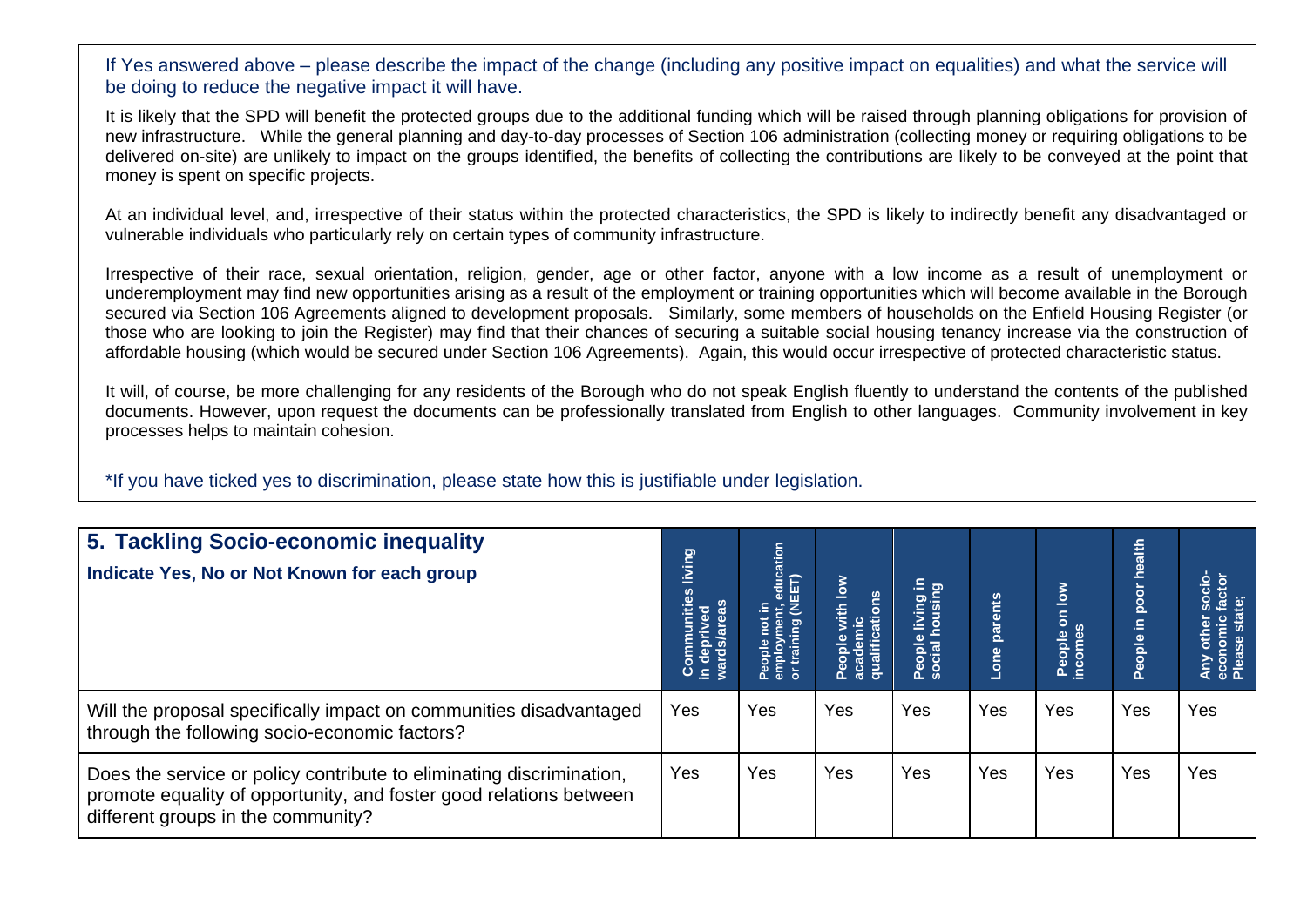| Could this proposal affect access to your service by different groups | <b>Not</b> | <b>Not</b> | <b>Not</b> | Not   | Not   | Not     | <b>Not</b> | <b>Not</b> |
|-----------------------------------------------------------------------|------------|------------|------------|-------|-------|---------|------------|------------|
| in the community?                                                     | knowr      | known      | known      | known | known | i known | known I    | known      |

If Yes answered above – please describe the impact (including any positive impact on social economic inequality) and any mitigation if applicable.

The SPD does not promote the needs of one group over another. It clarifies the circumstances in which planning obligations will be sought by the Council as a result of development proposals. Anybody can submit a planning application to the Council should they wish to do so.

As planning permissions are valid for three years, it can sometimes take several years for any monies agreed via the Section 106 process to be received, allocated and spent. Therefore, although any direct impacts on poverty and deprivation may not be immediately apparent, it is likely that a few years after implementation the SPD will have helped secure financial contributions and new community facilities for the purpose of helping the most deprived residents.

The SPD sets out that apprenticeship positions will be sought on new development sites. It is considered that this will help to directly benefit those who are not in education, employment or training to gain skills and work experience. The SPD also states that education contributions will be sought from new residential development to provide school places, while contributions can also be sought for healthcare facilities where required. These proposals may benefit those who identify themselves as being in poor health.

The level of support required by communities living in deprived wards or areas, and also those who live in social housing will, to some extent, depend on individual circumstances. Similarly, the extent a person may directly benefit from the SPD at an individual level would be affected by their own personal circumstances. For example, it will be more challenging for any residents of the Borough who do not speak English fluently to directly benefit from the SPD or the work and training opportunities it will help to deliver, irrespective of the tenure of their home.

Where people are able to identify with more than one category, they may find that the SPD could benefit them in multiple ways. For example, a person living in social housing, who is also a lone parent and does not speak English to a high level may benefit from the approaches taken in the SPD to seek contributions for new school places, to deliver affordable childcare, and from new community halls where informal language lessons may take place. People who are classified as not in education, employment or training (NEET), or those with low academic qualifications may benefit from work or training opportunities delivered via the SPD. As in the scenario above, where new community halls are constructed such people may also then be able to gain new skills and qualifications from undertaking a course of study which may be hosted by the facility.

Affordable Housing delivery will have the greatest impacts for individuals and households who are either living in social housing and are seeking to move into another social home, those who are on the housing register and awaiting a suitable home, or who aspire to join the Enfield Housing Register. This is irrespective of the protected characteristic status.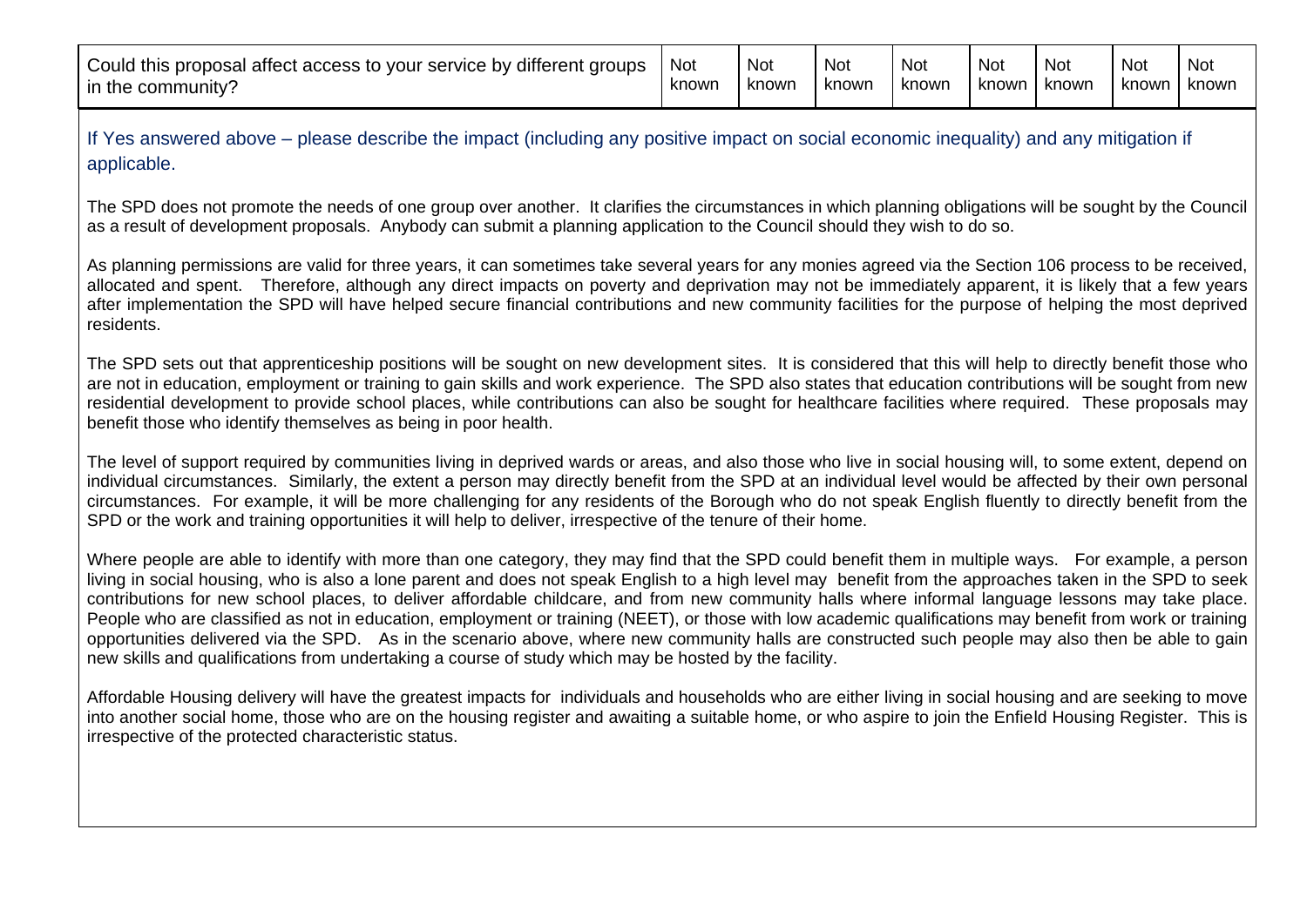## **6. Review**

How and when will you monitor and review the effects of this proposal?

The effectiveness of the SPD will be monitored through the Local Plan Monitoring Process. The Council publishes Authority Monitoring Reports (as required under Section 113 of the Localism Act, 2011) on a yearly basis. The Council also employs specialist officers to monitor compliance with Planning Obligations which are secured through Section 106 Agreements.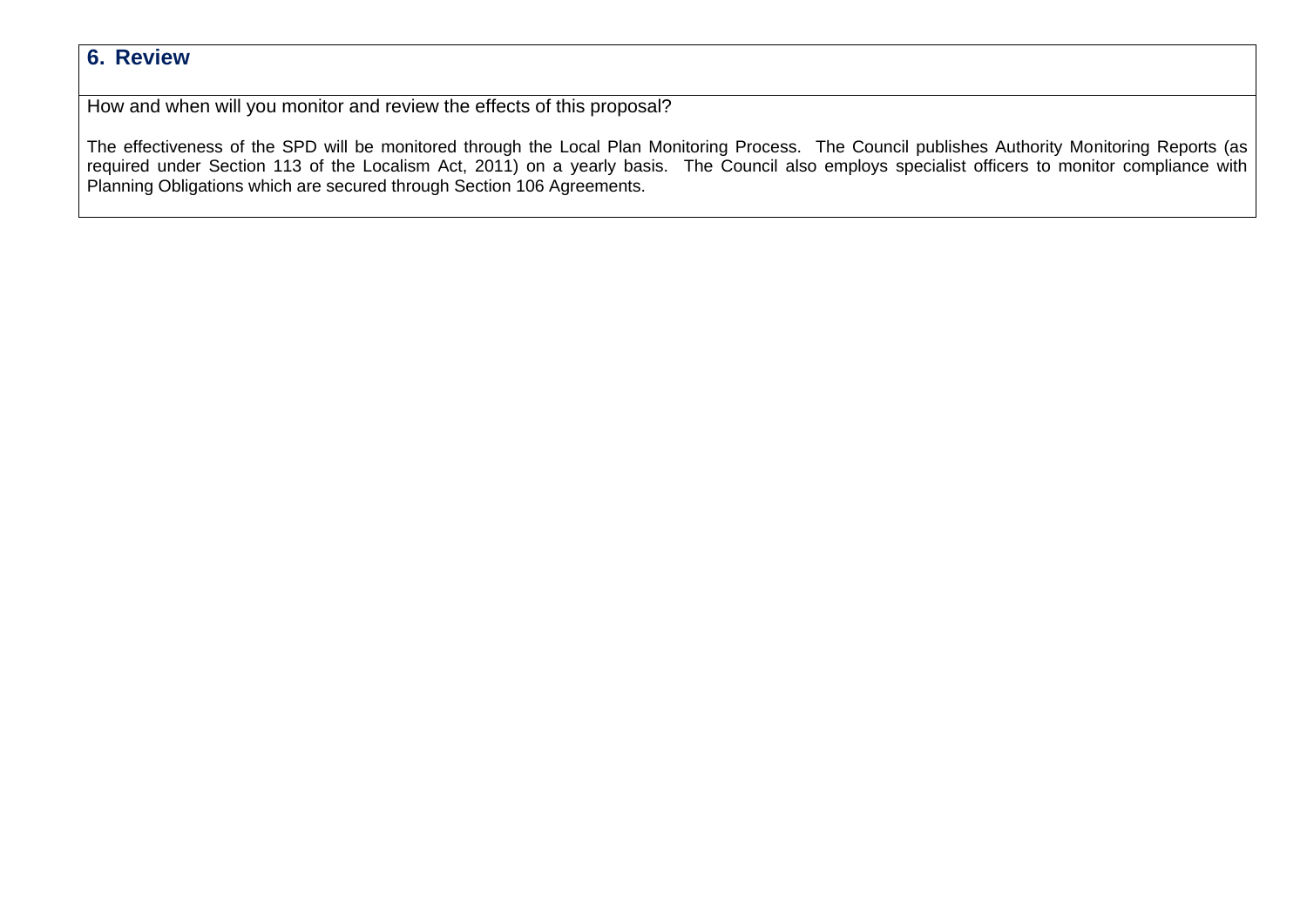# **Enfield Council Predictive Equality Impact Assessment/Analysis**

**NB if there is likely to be an impact on different groups of staff as a result of this proposal, please also complete a restructuring predictive EQIA form** 

### **Action plan template for proposed changes to service, policy or budget**

Title of decision: Section 106 Supplementary Planning Document

Team: Strategic Planning and Design

Department: Regeneration and Environment

#### Service manager: Tony Pierce

| <b>Identified Issue</b>                                                                                                                                                                    | <b>Lead Officer</b><br><b>Action Required</b>                                                                                              |                        | Timescale/                                                                                                                                                                                                                                                        | <b>Costs</b>      | <b>Review Date/</b>                                                                                                                 |  |  |
|--------------------------------------------------------------------------------------------------------------------------------------------------------------------------------------------|--------------------------------------------------------------------------------------------------------------------------------------------|------------------------|-------------------------------------------------------------------------------------------------------------------------------------------------------------------------------------------------------------------------------------------------------------------|-------------------|-------------------------------------------------------------------------------------------------------------------------------------|--|--|
|                                                                                                                                                                                            |                                                                                                                                            |                        | By When                                                                                                                                                                                                                                                           |                   | <b>Comments</b>                                                                                                                     |  |  |
| The SPD was subject to<br>a six week consultation<br>beginning in January<br>2016. Final version now<br>takes account of<br>comments received<br>during consultation and<br>other changes. | The EqIA was reviewed<br>and updated during<br>preparation of the SPD<br>to respond to issues<br>raised during<br>consultation on the SPD. | Isha Ahmed/Robert Davy | <b>Consultation draft SPD</b><br>presented to committee<br>14 December in advance<br>of public consultation<br>following the Xmas and<br>New Year period.<br>Consultation took place<br>Jan-Feb 2016.<br>Subsequent adoption<br>late summer/early<br>autumn 2016. | Local Plan Budget | The EqIA has taken<br>account of changes to<br>the SPD.                                                                             |  |  |
| It will be important to<br>review the impact of the<br>SPD on equalities issues<br>once it is adopted.                                                                                     | Consider and review the<br>impact of the SPD once<br>it has been adopted.                                                                  | Isha Ahmed/Robert Davy | From the date of<br>adoption of the new SPD<br>onwards.<br>Prior to date of adoption<br>the current SPD<br>(adopted in 2011) will be<br>used for decision<br>making.                                                                                              |                   | The Council will continue<br>to monitor the impacts of<br>the SPD in accordance<br>with its policies on<br>fairness and equalities. |  |  |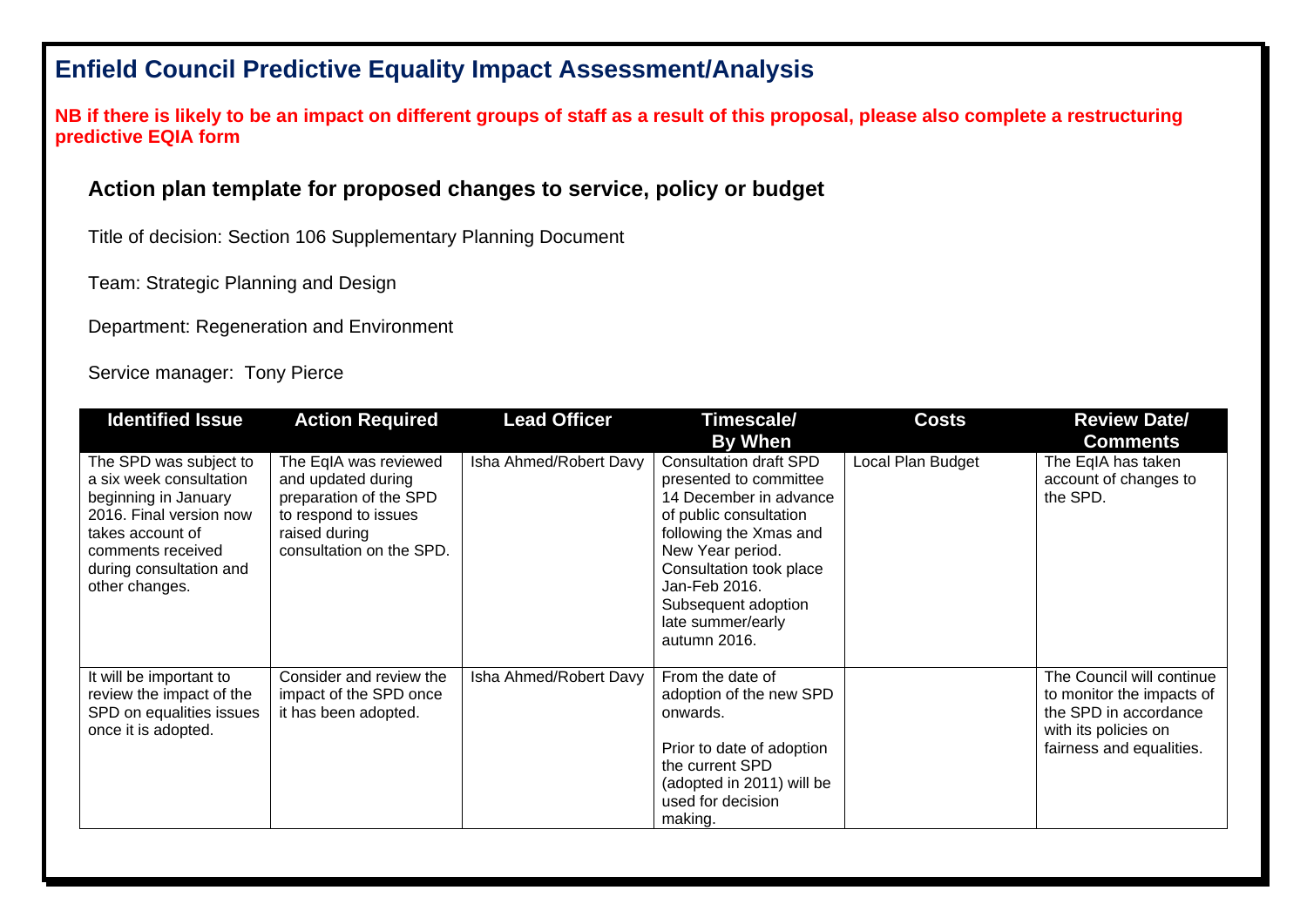Please insert additional rows if needed **Date to be Reviewed:** 

**APPROVAL BY THE RELEVANT DIRECTOR - NAME** Ian Davis **SIGNATURE**………………………….

**This form should be emailed to [joanne.stacey@enfield.gov.uk](mailto:joanne.stacey@enfield.gov.uk) and be appended to any decision report that follows.**